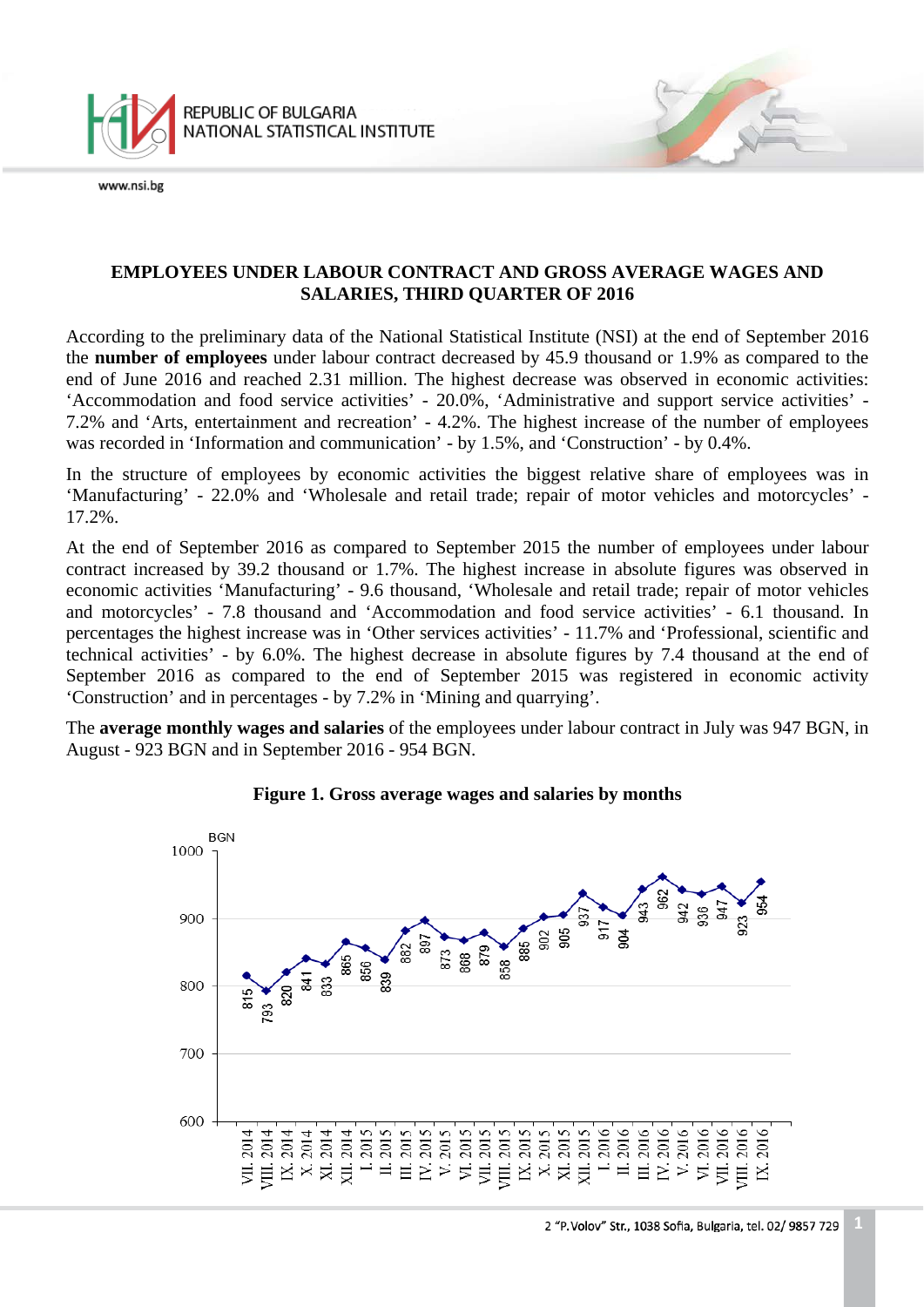

In the third quarter of 2016 in comparison with the second quarter of 2016 the average monthly wages and salaries decreased by 0.5% getting 941 BGN. The highest decrease in wages and salaries was reported in 'Financial and insurance activities' - 8.6%, and 'Real estate activities' - 2.8%.

## **Figure 2. Gross average monthly wages and salaries of the employees under labour contract by economic activities (BGN)**

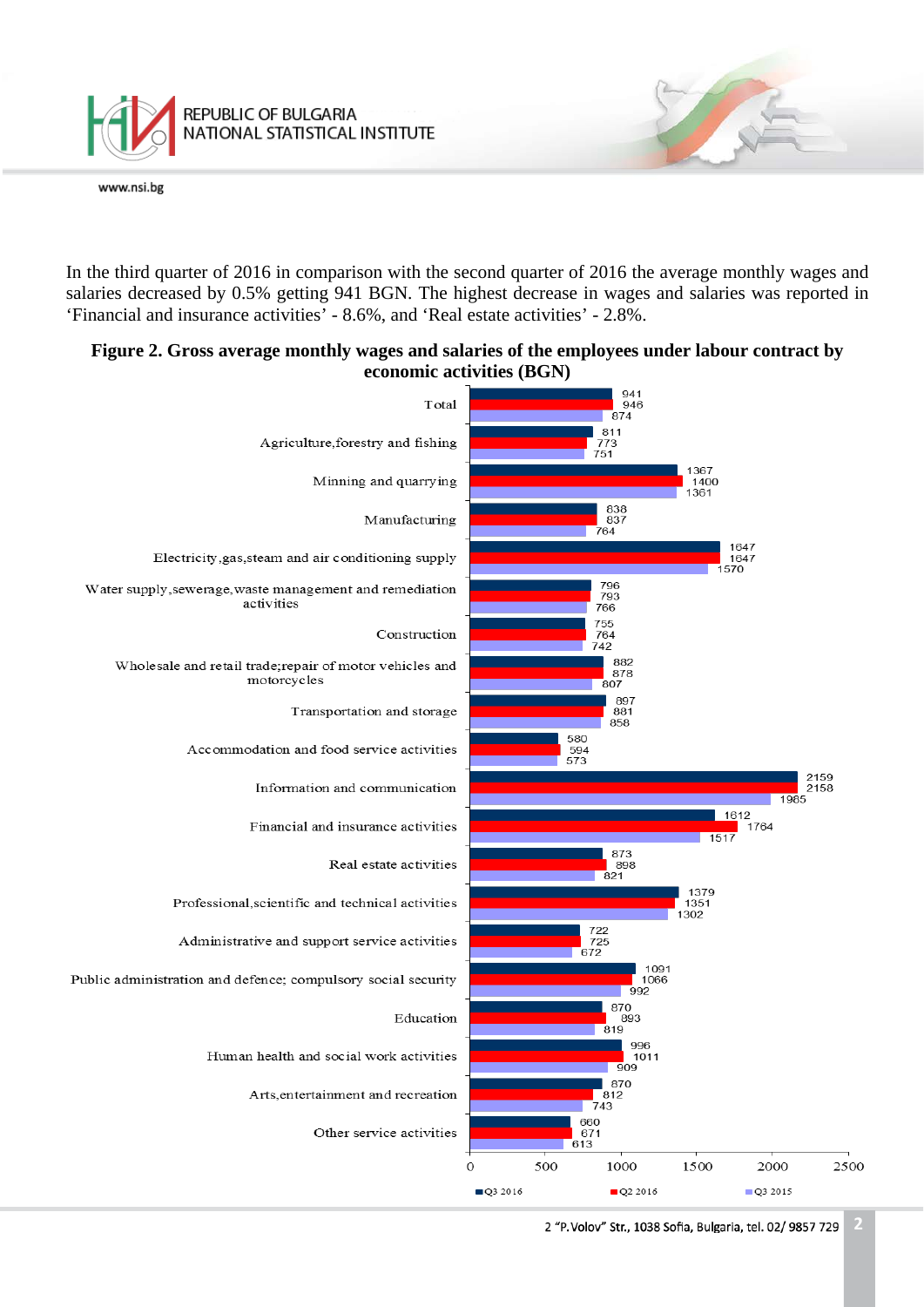

Compared to the third quarter of 2015 the average monthly wages and salaries in the third quarter of 2016 rose by 7.7%. The highest growth rates were recorded in economic activities: 'Public administration and defence; compulsory social security' - 10.0%, 'Manufacturing' - 9.7%, and 'Human health and social work activities' - 9.6%.

The economic activities with the highest wages and salaries in the third quarter of 2016 were:

- 'Information and communication' 2 159 BGN
- 'Electricity, gas, steam and air conditioning supply' 1 647 BGN
- 'Financial and insurance activities' 1 612 BGN.

The lowest wages and salaries were recorded in:

- 'Accommodation and food service activities' 580 BGN
- 'Other services activities' 660 BGN
- 'Administrative and support service activities' 722 BGN.

In comparison with a year earlier the average monthly wages and salaries in public sector grew by 6.8% while in private sector - by 8.0%.



#### **Figure 3. Gross average monthly wages and salaries by kind of ownership**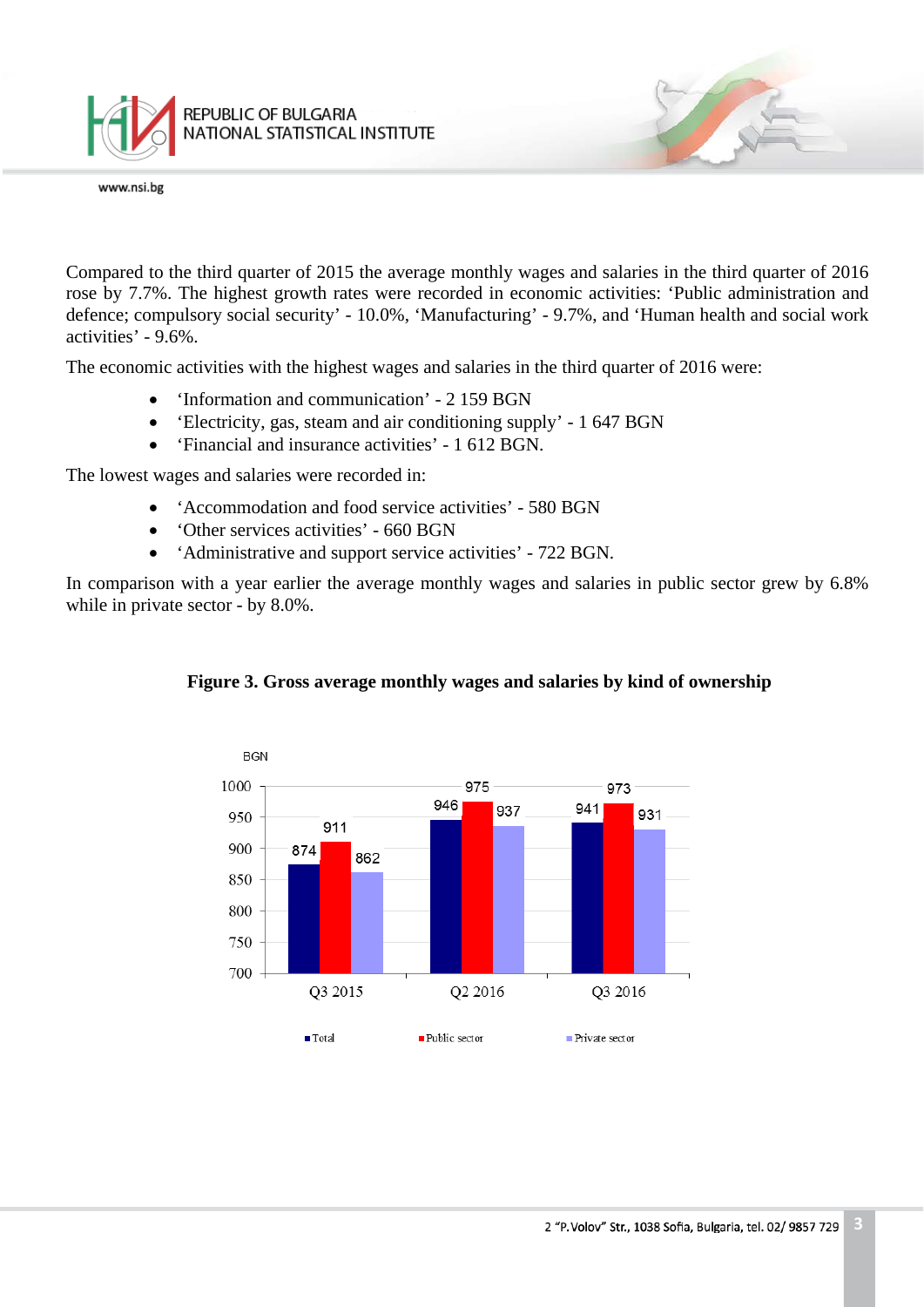

#### **Methodological notes**

The source of information is the Quarterly Survey on employees, hours worked, wages and salaries, and other expenditures paid by the employer. It is sample survey which main purpose is to make a study of the current state and dynamics of some main aspects of labour market. The sample used for the survey is a stratified random sample without replacement. Stratification criteria used include: economic activity (NACE Rev. 2), size of the enterprise (according to the number of employees) and regional breakdown (28 districts, NUTS3).

More methodological information on the quarterly survey and data could be found on the NSI official website:

[http://www.nsi.bg/sites/default/files/files/metadata/Labour\\_Method\\_1.1\\_EN.pdf](http://www.nsi.bg/sites/default/files/files/metadata/Labour_Method_1.1_EN.pdf) <http://www.nsi.bg/en/content/6398/short-term-statistics>

1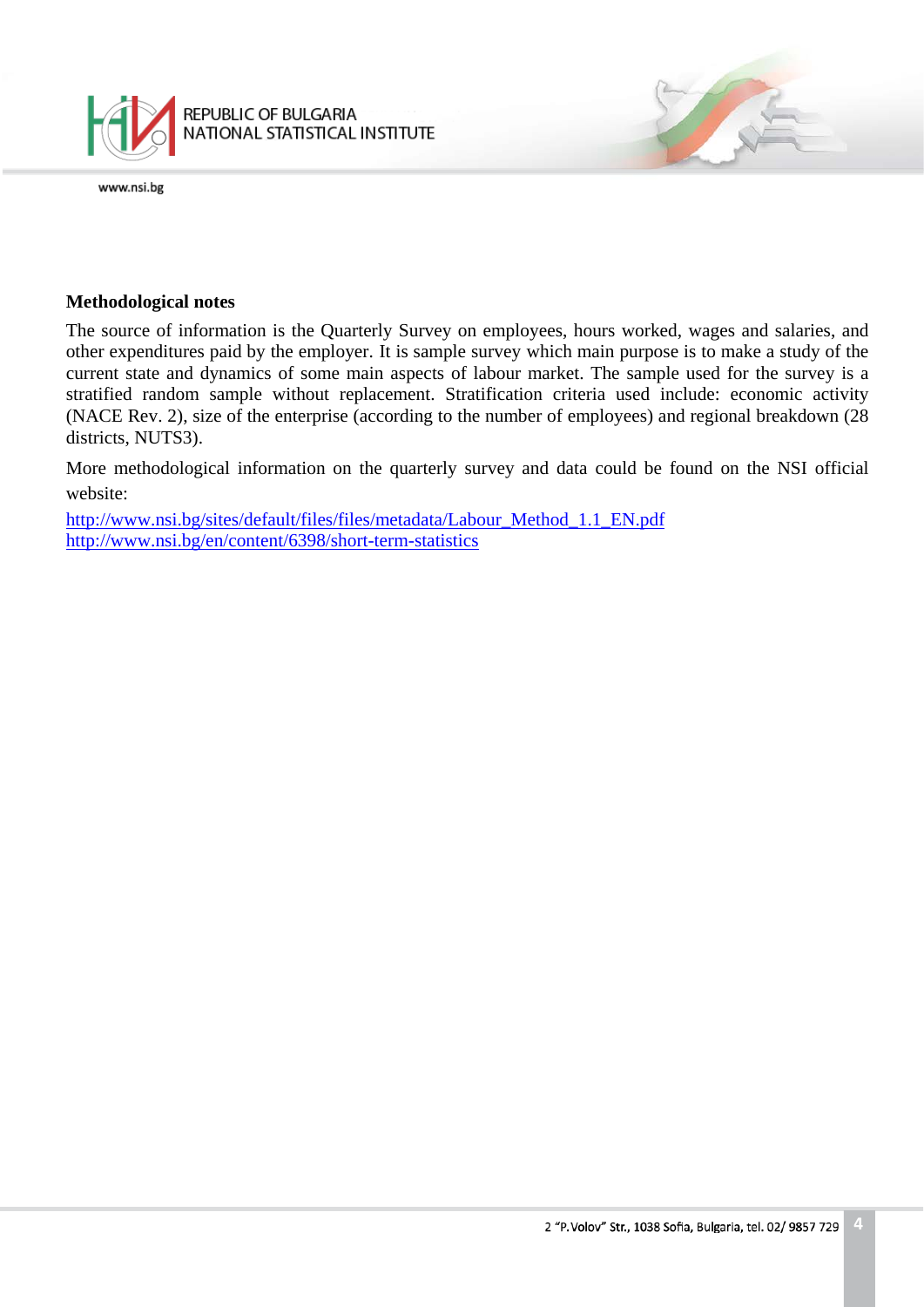

#### **Annex**

#### **Table 1**

# **Employees under labour contract at the end of the month by economic activities in 20161**

|                                                               |         |               | (Number)  |
|---------------------------------------------------------------|---------|---------------|-----------|
| <b>Economic activities</b>                                    | 2016    |               |           |
|                                                               | July    | <b>August</b> | September |
|                                                               |         |               |           |
| <b>Total</b>                                                  | 2359853 | 2345528       | 2310707   |
| Agriculture, forestry and fishing                             | 81126   | 81238         | 80973     |
| Mining and quarrying                                          | 22490   | 22319         | 22170     |
| Manufacturing                                                 | 508950  | 510229        | 508372    |
| Electricity, gas, steam and air conditioning supply           | 30190   | 29976         | 29813     |
| Water supply, sewerage, waste management and remediation      |         |               |           |
| activities                                                    | 35342   | 35242         | 34996     |
| Construction                                                  | 121929  | 123598        | 122711    |
| Wholesale and retail trade; repair of motor vehicles and      |         |               |           |
| motorcycles                                                   | 400932  | 399724        | 397382    |
| Transportation and storage                                    | 141604  | 141422        | 141398    |
| Accommodation and food service activities                     | 163370  | 152094        | 124211    |
| Information and communication                                 | 81295   | 81880         | 81988     |
| Financial and insurance activities                            | 58037   | 58140         | 57785     |
| Real estate activities                                        | 22861   | 22582         | 22144     |
| Professional, scientific and technical activities             | 79183   | 79378         | 79062     |
| Administrative and support service activities                 | 121990  | 119380        | 114624    |
| Public administration and defence; compulsory social security | 113301  | 113371        | 113209    |
| Education                                                     | 160459  | 158693        | 166439    |
| Human health and social work activities                       | 141649  | 141528        | 141315    |
| Arts, entertainment and recreation                            | 36274   | 36023         | 33993     |
| Other service activities                                      | 38871   | 38711         | 38122     |

<sup>1</sup> Preliminary data.